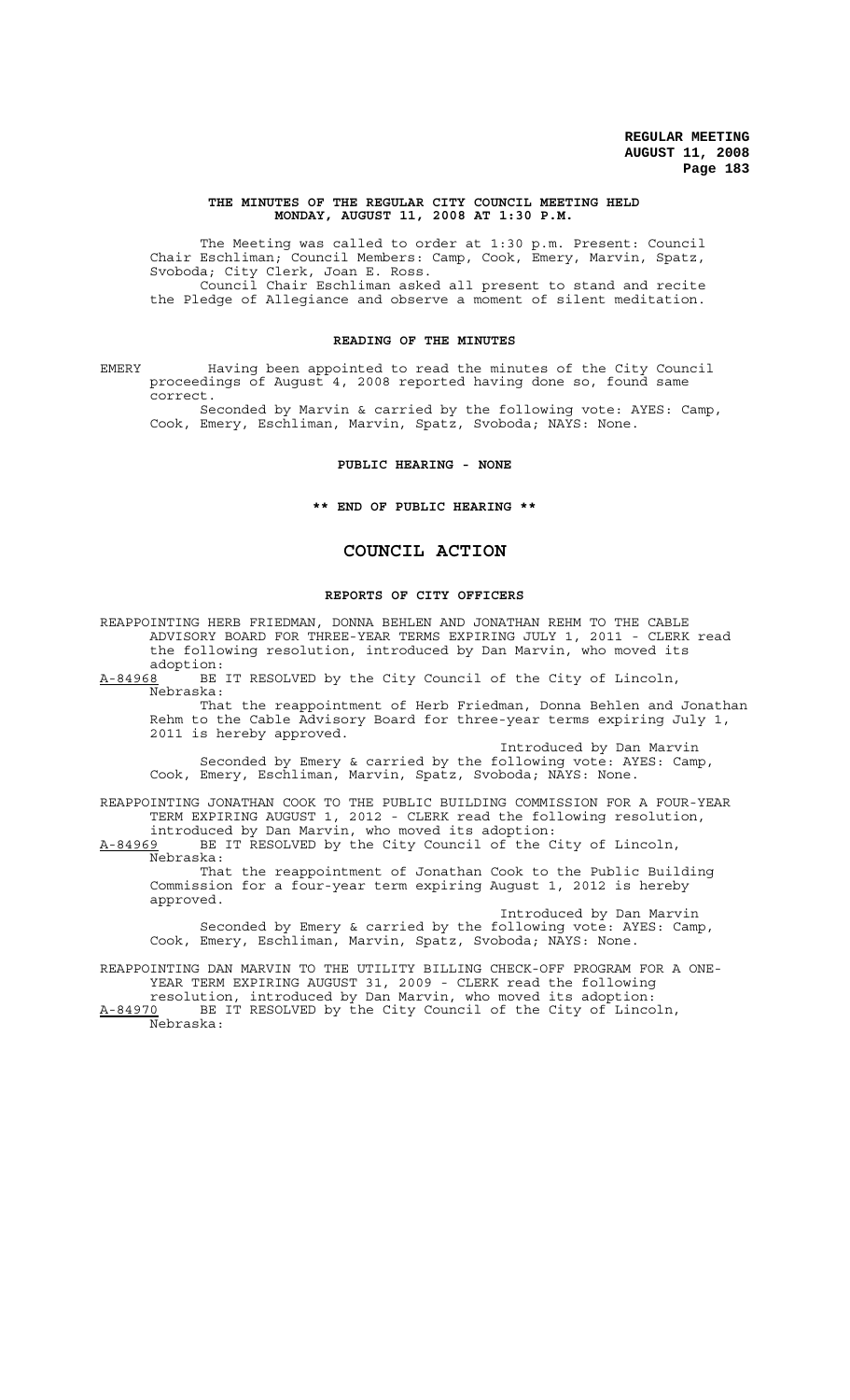That the reappointment of Dan Marvin to the Utility Billing Check-Off Program for a one-year term expiring August 31, 2009 is hereby approved. Introduced by Dan Marvin Seconded by Emery & carried by the following vote: AYES: Camp, Cook, Emery, Eschliman, Marvin, Spatz, Svoboda; NAYS: None. REAPPOINTING DAN MARVIN AND KEN SVOBODA TO THE RAILROAD TRANSPORTATION SAFETY DISTRICT FOR ONE-YEAR TERMS EXPIRING AUGUST 31, 2009 - CLERK read the following resolution, introduced by Dan Marvin, who moved its adoption: A-84971 BE IT RESOLVED by the City Council of the City of Lincoln,  $A-84971$  BE<br>Nebraska: That the reappointment of Dan Marvin and Ken Svoboda to the Railroad Transportation Safety District for one-year terms expiring August 31, 2009 is hereby approved. Introduced by Dan Marvin Seconded by Emery & carried by the following vote: AYES: Camp, Cook, Emery, Eschliman, Marvin, Spatz, Svoboda; NAYS: None. APPOINTING DOUG EMERY TO THE RAILROAD TRANSPORTATION SAFETY DISTRICT FOR A ONE-YEAR TERM EXPIRING AUGUST 31, 2009 - CLERK read the following resolution, introduced by Dan Marvin, who moved its adoption: A-84972 BE IT RESOLVED by the City Council of the City of Lincoln, Nebraska: That the appointment of Doug Emery to the Railroad Transportation Safety District for a one-year term expiring August 31, 2009 is hereby approved. Introduced by Dan Marvin Seconded by Emery & carried by the following vote: AYES: Camp, Cook, Emery, Eschliman, Marvin, Spatz, Svoboda; NAYS: None. APPOINTING BARBARA BARTLE TO THE CABLE ADVISORY BOARD TO FILL AN UNEXPIRED TERM EXPIRING JULY 1, 2009 - CLERK read the following resolution, introduced by Dan Marvin, who moved its adoption: A-84973 BE IT RESOLVED by the City Council of the City of Lincoln, Nebraska: That the appointment of Barbara Bartle to the Cable Advisory Board to fill an unexpired term expiring July 1, 2009 is hereby approved. Introduced by Dan Marvin Seconded by Emery & carried by the following vote: AYES: Camp, Cook, Emery, Eschliman, Marvin, Spatz, Svoboda; NAYS: None. RESOLUTION APPROVING THE DISTRIBUTION OF FUNDS REPRESENTING INTEREST EARNINGS ON SHORT-TERM INVESTMENTS OF IDLE FUNDS DURING THE MONTH ENDED JUNE 30, 2008 - CLERK read the following resolution, introduced by John Spatz, who moved its adoption:<br>A-84974 BE IT RESOLVED bv BE IT RESOLVED by the City Council of the City of Lincoln, Nebraska: That during the month ended June 30, 2008, \$728,511.69 was earned from the investments of "IDLE FUNDS". The same is hereby distributed to the various funds on a pro-rata basis using the balance of each fund and allocating a portion of the interest on the ratio that such balance bears to the total of all fund balances. Introduced by John Spatz Seconded by Emery & carried by the following vote: AYES: Camp, Cook, Emery, Eschliman, Marvin, Spatz, Svoboda; NAYS: None. RESOLUTION APPROVING THE CITY OF LINCOLN'S INVESTMENT ACTIVITY REPORT FROM THE CITY TREASURER FOR THE SECOND QUARTER, FISCAL YEAR 2007-08 - CLERK read the following resolution, introduced by John Spatz, who moved its adoption:<br>A-84975 BE BE IT HEREBY RESOLVED BY THE CITY COUNCIL of the City of Lincoln, Nebraska: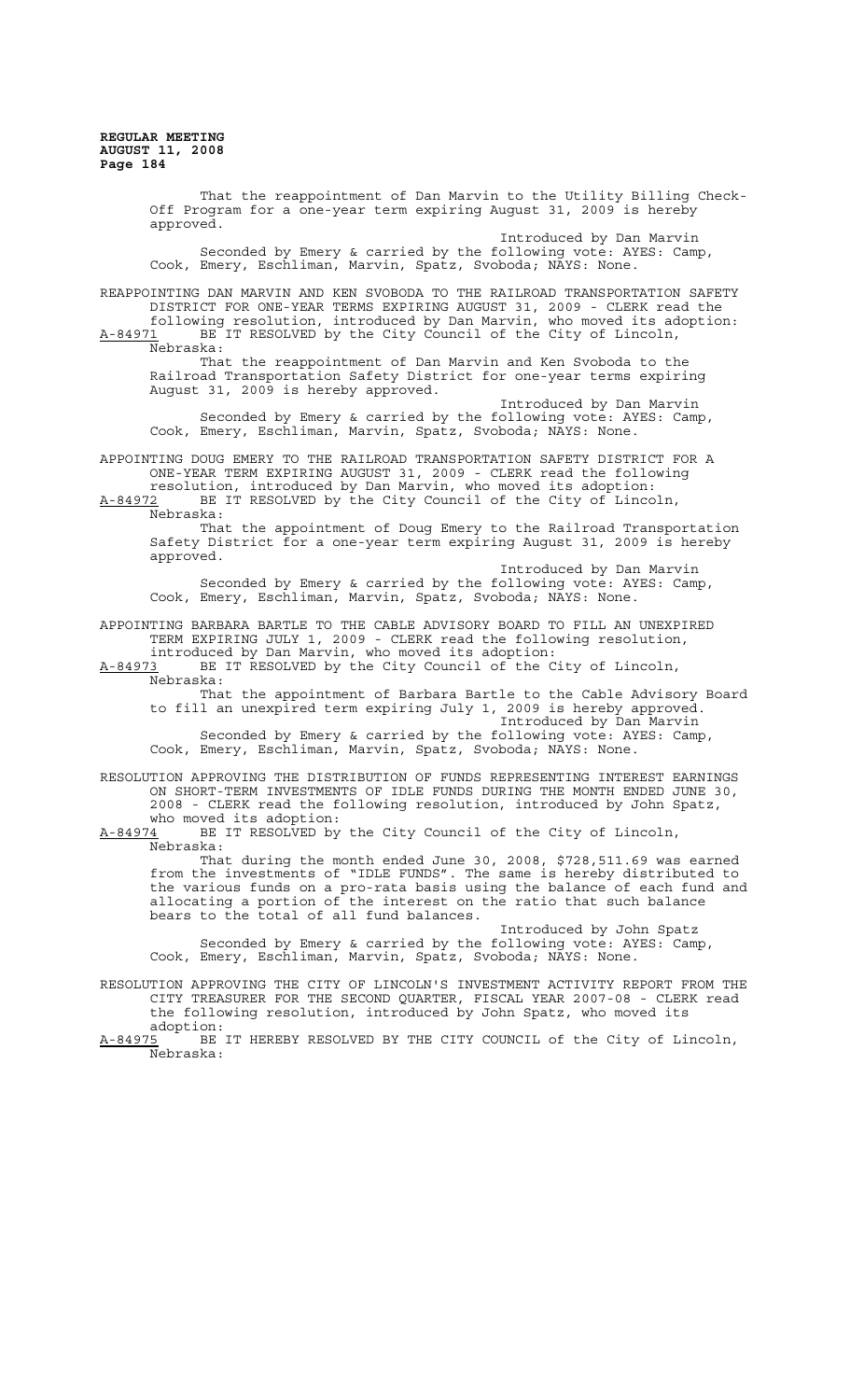That the Investment Activity report and attached list of investments be confirmed and approved, and the City Treasurer is hereby directed to hold said investments until maturity unless otherwise directed by the City Council.

Introduced by John Spatz Seconded by Emery & carried by the following vote: AYES: Camp, Cook, Emery, Eschliman, Marvin, Spatz, Svoboda; NAYS: None.

LINCOLN WATER & WASTEWATER SYSTEM RECAPITULATION OF DAILY CASH RECEIPTS FOR THE MONTH OF JULY, 2008 - CLERK presented said report which was placed on file in the Office of the City Clerk. **(8-71)**

#### **PETITIONS & COMMUNICATIONS**

THE FOLLOWING HAS BEEN REFERRED TO THE PLANNING DEPARTMENT: Change of Zone No. 08039 - Req. by the Director of Planning, amending Title 27 of the Lincoln Municipal Code relating to Zoning by amending Section 27.41.030 to require lighting associated with the storage of vehicles for sale and resale in the front yard to comply with the Design Standards for Outdoor Lighting; amending Section 27.43.030 to require lighting in the front yard associated with automobile sales and repair, but not including vehicle body repair shops, to comply with the Design Standards for Outdoor Lighting; amending Section 27.63.130 to require outdoor lighting for recreational facilities to comply with the Design Standards for Outdoor Lighting; amending Section 27.63.170 to delete a redundant provision requiring any lighting facility for parking lots permitted by special permit in the R-1 through R-8 Districts and in the O-2 District to comply with adopted design standards; amending Section 27.67.100 to require lighting for parking lots to comply with the Design Standards for Outdoor Lighting; and repealing Sections 27.41.030, 27.43.030, 27.63.130, 27.63.170 and 27.67.100 of the Lincoln Municipal Code as hitherto existing.

## **LIQUOR RESOLUTIONS - NONE**

#### **ORDINANCES - 2ND READING & RELATED RESOLUTIONS (as required)**

- APPROVING A LEASE AGREEMENT BETWEEN THE CITY AND ST. JAMES UNITED METHODIST CHURCH, FOR THE LEASE OF SPACE BY THE LINCOLN AREA AGENCY ON AGING FOR ITS ACTIVAGE CENTER PROGRAM AT 2400 S. 11TH STREET, LINCOLN, NEBRASKA FOR A ONE-YEAR TERM FROM SEPTEMBER 1, 2008 THROUGH AUGUST 31, 2009 - CLERK read an ordinance, introduced by Dan Marvin, accepting and approving a Lease Agreement between the City of Lincoln and St. James United Methodist Church for the lease of space by the Lincoln Area Agency on Aging for its ActivAge Center Program at 2400 S.  $11^{\text{th}}$  Street, Lincoln, NE, 68502, for a term commencing on September 1, 2008 and terminating on August 1, 2008 and terminating on August 31, 2009, the second time.
- APPROVING A LEASE AGREEMENT BETWEEN THE CITY AND THE PANAMA CAFÉ, FOR THE LEASE OF SPACE BY THE LINCOLN AREA AGENCY ON AGING FOR ITS ACTIVAGE CENTER PROGRAM AT 310 LOCUST STREET, PANAMA, NEBRASKA FOR A ONE-YEAR TERM FROM SEPTEMBER 1, 2008 THROUGH AUGUST 31, 2009 - CLERK read an ordinance, introduced by Dan Marvin, accepting and approving a Lease Agreement between the City of Lincoln and the Panama Café for the lease of space by the Lincoln Area Agency on Aging for its ActivAge Center Program at 310 Locust Street, Panama, NE 68419, for a term commencing on September 1, 2008 and terminating on August 31, 2009, the second time.
- APPROVING A LEASE AGREEMENT BETWEEN THE CITY AND BENNET AMERICAN LEGION POST #280, FOR THE LEASE OF SPACE BY THE LINCOLN AREA AGENCY ON AGING FOR ITS ACTIVAGE CENTER PROGRAM AT 970 MONROE, BENNET, NEBRASKA FOR A ONE-YEAR TERM FROM SEPTEMBER 1, 2008 THROUGH AUGUST 31, 2009 - CLERK read an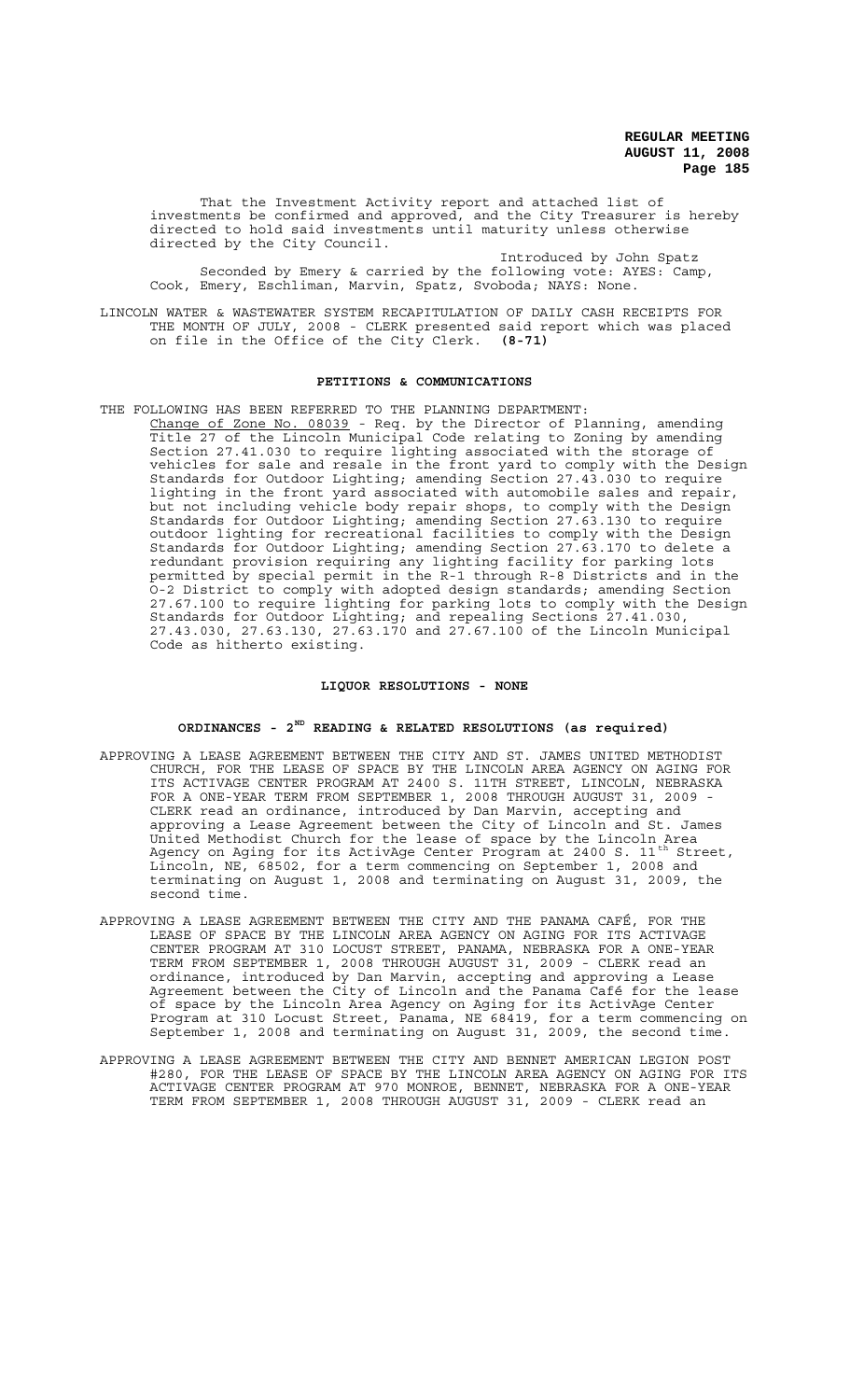> ordinance, introduced by Dan Marvin, accepting and approving a Lease Agreement between the City of Lincoln and the American Legion Post #280 for the lease of space by the Lincoln Area Agency on Aging for its ActivAge Center Program at 970 Monroe, Bennet, NE 68317, for a term commencing on September 1, 2008 and terminating on August 31, 2009, the second time.

#### **PUBLIC HEARING RESOLUTIONS**

ACCEPTING THE REPORT OF NEW AND PENDING CLAIMS AGAINST THE CITY AND APPROVING DISPOSITION OF CLAIMS SET FORTH FOR THE PERIOD OF JULY 16 - 31, 2008 - CLERK read the following resolution, introduced by Dan Marvin, who moved

its adoption:<br><u>A-84976</u> BE IT R BE IT RESOLVED by the City Council of the City of Lincoln, Nebraska:

That the claims listed in the attached report, marked as Exhibit "A", dated July 31, 2008, of various new and pending tort claims filed against the City of Lincoln with the Office of the City Attorney or the Office of the City Clerk, as well as claims which have been disposed of, are hereby received as required by Neb. Rev. Stat. § 13-905 (Reissue 1997). The dispositions of claims by the Office of the City Attorney, as shown by the attached report, are hereby approved:

| DENIED                                                                  | ALLOWED/SETTLED                                             |             |
|-------------------------------------------------------------------------|-------------------------------------------------------------|-------------|
| Russell J. Barnes \$1,699.00                                            | Nathan Armogost &                                           |             |
|                                                                         | ReAnna Armogost                                             | \$13,573.56 |
|                                                                         | Loretta McGeisey                                            | 1,000.00    |
|                                                                         | Scott Hamilton &                                            |             |
|                                                                         | Mary Hamilton                                               | 1,404.75    |
|                                                                         | The City Attorney is hereby directed to mail to the various |             |
| claimants listed herein a copy of this resolution which shows the final |                                                             |             |
| disposition of their claim.                                             |                                                             |             |
|                                                                         | The book die als de la company affected to                  |             |

Introduced by Dan Marvin Seconded by Emery & carried by the following vote: AYES: Camp, Cook, Emery, Eschliman, Marvin, Spatz, Svoboda; NAYS: None.

# **ORDINANCE - 1ST READING & RELATED RESOLUTIONS (AS REQUIRED)**

- VACATION 07010 APPLICATION OF WRK, LLC, TO VACATE N. 11TH STREET SOUTH OF THE SOUTH RIGHT-OF-WAY OF Y STREET ADJACENT TO BLOCK 1, NORTH LINCOLN ADDITION, AND THE NORTH-SOUTH ALLEY ABUTTING LOTS 1, 2, 3, AND 4, BLOCK 1, DAVENPORT'S SUBDIVISION, GENERALLY LOCATED AT N. 11TH AND Y STREETS - CLERK read an ordinance, introduced by John Spatz, vacating the east half of North 11<sup>th</sup> Street south of "Y" Street adjacent to Lots 2 through 7, Block 1, Davenport's Subdivision; the remaining portion of the west half of North 11<sup>th</sup> Street south of "Y" Street abutting Lots 1 through 5 (extended), Block 1, North Lincoln Addition; and the north-south alley abutting Lots 1 through 4, Block 1, Davenport's Subdivision, and retaining title thereto in the City of Lincoln, Lancaster County, Nebraska, the first time.
- CHANGE OF ZONE 08027 AMENDING TITLE 27 OF THE LINCOLN MUNICIPAL CODE, THE ZONING CODE, BY ADDING A NEW SECTION 27.25.080 TO PROVIDE THAT EACH APPLICATION FOR A BUILDING PERMIT IN THE O-1 OFFICE DISTRICT SHALL BE REVIEWED FOR COMPLIANCE WITH THE LINCOLN DOWNTOWN DESIGN STANDARDS; BY AMENDING SECTION 27.35.020 TO ADD PROHIBITED USES IN THE AREA OF THE B-4 LINCOLN CENTER BUSINESS DISTRICT FROM 150 FEET EAST OF 17TH STREET TO THE EASTERN EDGE OF SAID DISTRICT; AMENDING SECTION 27.35.025 TO DELETE RECYCLING CENTERS AS A PERMITTED CONDITIONAL USE IN THE B-4 DISTRICT AND TO ADD VEHICLE BODY REPAIR SHOPS AS A PERMITTED CONDITIONAL USE IN THE AREA 150 FEET EAST OF 17TH STREET TO THE WESTERN EDGE OF SAID DISTRICT; AMENDING SECTION 27.35.030 TO MODIFY EXISTING PROVISIONS REGARDING PERMITTED SPECIAL USES IN THE B-4 DISTRICT AND TO ADD SERVICE STATIONS AS A PERMITTED SPECIAL USE IN THE AREA OF THE B-4 DISTRICT FROM 150 FEET EAST OF 17TH STREET TO THE EASTERN EDGE OF SAID DISTRICT; AMENDING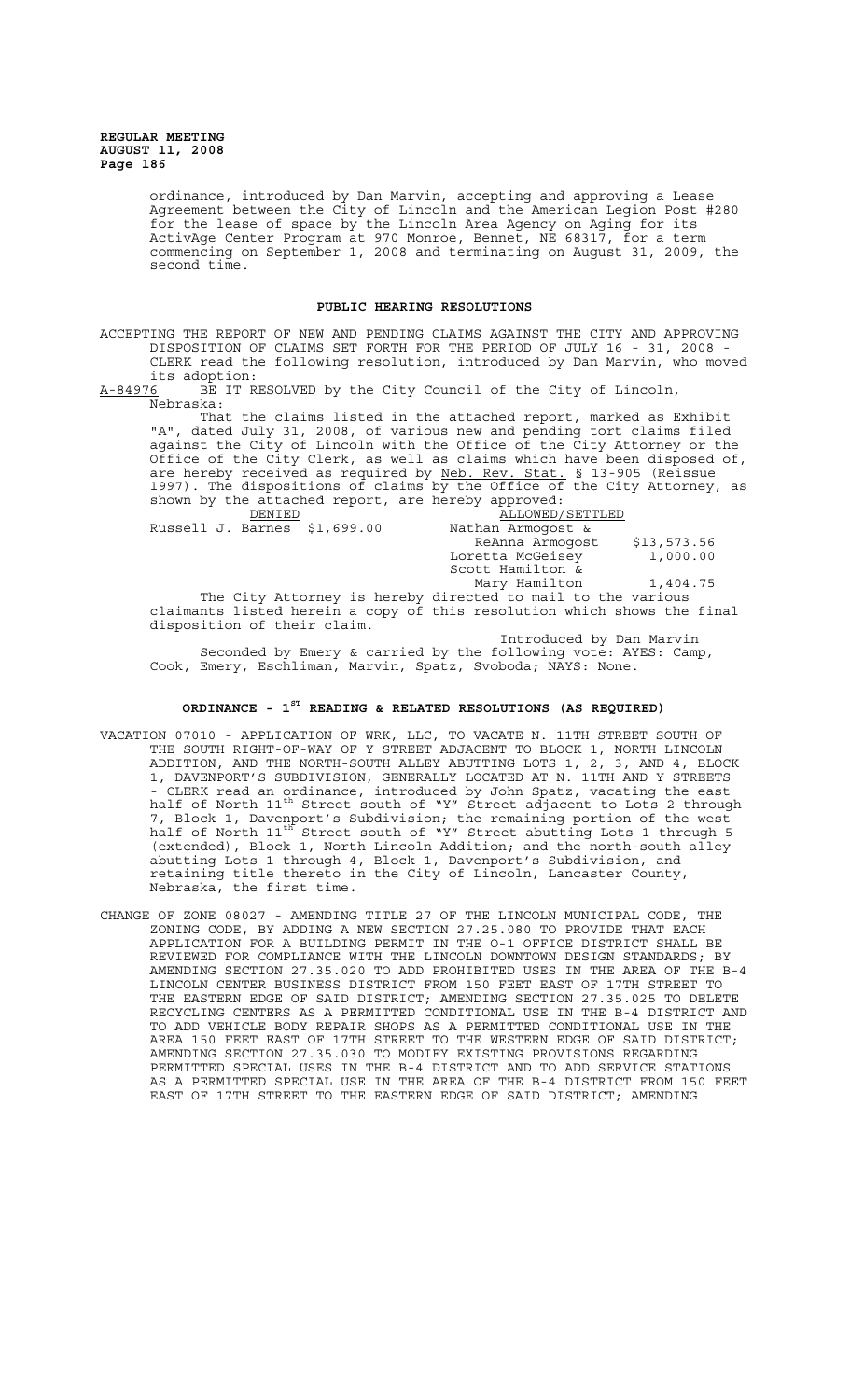SECTION 27.35.070 TO MODIFY THE HEIGHT AND AREA REGULATIONS IN THE B-4 DISTRICT; ADDING A NEW SECTION 27.35.080 TO PROVIDE THAT EACH APPLICATION FOR A BUILDING PERMIT IN THE B-4 LINCOLN CENTER BUSINESS DISTRICT SHALL BE REVIEWED FOR COMPLIANCE WITH THE LINCOLN DOWNTOWN DESIGN STANDARDS; AMENDING SECTION 27.63.180 TO MODIFY EXISTING PROVISIONS REGARDING PERMITTED SPECIAL USES IN THE B-4 DISTRICT AND TO ADD SERVICE STATIONS AS A PERMITTED SPECIAL USE IN THE AREA FROM 150 FEET EAST OF 17TH STREET TO THE EASTERN EDGE OF SAID DISTRICT; AMENDING SECTION 27.67.050 TO MODIFY SPECIAL PARKING CONDITIONS IN THE B-4 DISTRICT; AMENDING SECTION 27.69.070 TO ALLOW CERTAIN PERMITTED SIGNS IN THE B-4 DISTRICT BEGINNING 150 FEET EAST OF 17TH STREET AND CONTINUING TO THE WESTERN BOUNDARY OF SAID DISTRICT AND TO ALLOW CERTAIN PERMITTED SIGNS IN THE B-4 DISTRICT BEGINNING 150 FEET EAST OF 17TH STREET AND CONTINUING TO THE EASTERN BOUNDARY OF SAID DISTRICT; AND REPEALING SECTIONS 27.35.020, 27.35.025, 27.35.030, 27.35.070, 27.63.180, 27.67.050, AND 27.69.070 OF THE LINCOLN MUNICIPAL CODE AS HITHERTO EXISTING. (RELATED ITEMS: 08-107, 08R-187, 08-108) - CLERK read an ordinance, introduced by John Spatz, amending Title 27 of the Lincoln Municipal Code, the Zoning Code, by adding a new Section 27.25.080 to provide that each application for a building permit in the O-1 Office District shall be reviewed for compliance with the Lincoln Downtown Design Standards; by amending Section 27.35.020 to add prohibited uses in the area of the B-4 Lincoln Center Business District from 150 feet east of 17th Street to the eastern edge of said district; amending Section 27.35.025 to delete recycling centers as a permitted conditional use in the B-4 district and to add vehicle body repair shops as a permitted conditional use in the area 150 feet east of 17th Street to the western edge of said district; amending Section 27.35.030 to modify existing provisions regarding permitted special uses in the B-4 district and to add service stations as a permitted special use in the area of the B-4 district from 150 feet east of 17th Street to the eastern edge of said district; amending Section 27.35.070 to modify the height and area regulations in the B-4 district; adding a new Section 27.35.080 to provide that each application for a building permit in the B-4 Lincoln Center Business District shall be reviewed for compliance with the Lincoln Downtown Design Standards; amending Section 27.63.180 to modify existing provisions regarding permitted special uses in the B-4 district and to add service stations as a permitted special use in the area from 150 feet east of 17th Street to the eastern edge of said district; amending Section 27.67.050 to modify special parking conditions in the B-4 district; amending Section 27.69.070 to allow certain permitted signs in the B-4 district beginning 150 feet east of 17th Street and continuing to the western boundary of said district and to allow certain permitted signs in the B-4 district beginning 150 feet east of 17th Street and continuing to the eastern boundary of said district; and repealing Sections 27.35.020, 27.35.025, 27.35.030, 27.35.070, 27.63.180, 27.67.050, and 27.69.070 of the Lincoln Municipal Code as hitherto existing, the first time.

- MISC. 08007 AMENDING THE CITY OF LINCOLN DESIGN STANDARDS BY AMENDING CHAPTER 1.00 REQUEST FOR WAIVER PROCEDURE, TO ADD A NEW SECTION 2.5 TO PROVIDE A SEPARATE PROCESS FOR WAIVERS FROM THE LINCOLN DOWNTOWN DESIGN STANDARDS, AND TO ADD A NEW CHAPTER 3.76 TO ADOPT LINCOLN DOWNTOWN DESIGN STANDARDS FOR EXTERIOR FEATURES OF PROJECTS REQUIRING BUILDING PERMITS IN THE B-4 LINCOLN CENTER BUSINESS DISTRICT AND THE O-1 OFFICE DISTRICT. (RELATED ITEMS: 08-107, 08R-187, 08-108) (ACTION DATE: 8/25/08)
- CHANGE OF ZONE 08026 APPLICATION OF THE PLANNING DIRECTOR FOR A CHANGE OF ZONE FROM R-6, R-7, AND R-8 RESIDENTIAL DISTRICTS TO B-4 LINCOLN CENTER BUSINESS DISTRICT; FROM I-1 INDUSTRIAL PARK DISTRICT, P PUBLIC USE DISTRICT AND B-3 COMMERCIAL DISTRICT TO B-4 LINCOLN CENTER BUSINESS DISTRICT; AND FROM R-6 RESIDENTIAL DISTRICT AND I-1 INDUSTRIAL DISTRICT TO P PUBLIC USE DISTRICT, ON PROPERTY IN THE ANTELOPE VALLEY AREA GENERALLY LOCATED FROM K STREET TO VINE STREET, FROM 17TH STREET TO 23RD STREET. (RELATED ITEMS: 08-107, 08R-187, 08-108) - CLERK read an ordinance, introduced by John Spatz, amending the Lincoln Zoning District Maps adopted by reference and made a part of Title 27 of the Lincoln Municipal Code, pursuant to Section 27.05.020 of the Lincoln Municipal Code, by changing the boundaries of the districts established and shown thereon, the first time.
- CHANGE OF ZONE 08037 APPLICATION OF JOY A. SHIFFERMILLER FOR A CHANGE OF ZONE FROM R-7 RESIDENTIAL DISTRICT TO O-1 OFFICE DISTRICT ON PROPERTY GENERALLY LOCATED AT THE NORTHEAST CORNER OF S. 10TH STREET AND G STREET - CLERK read an ordinance, introduced by John Spatz, amending the Lincoln Zoning District Maps adopted by reference and made a part of Title 27 of the Lincoln Municipal Code, pursuant to Section 27.05.020 of the Lincoln Municipal Code, by changing the boundaries of the districts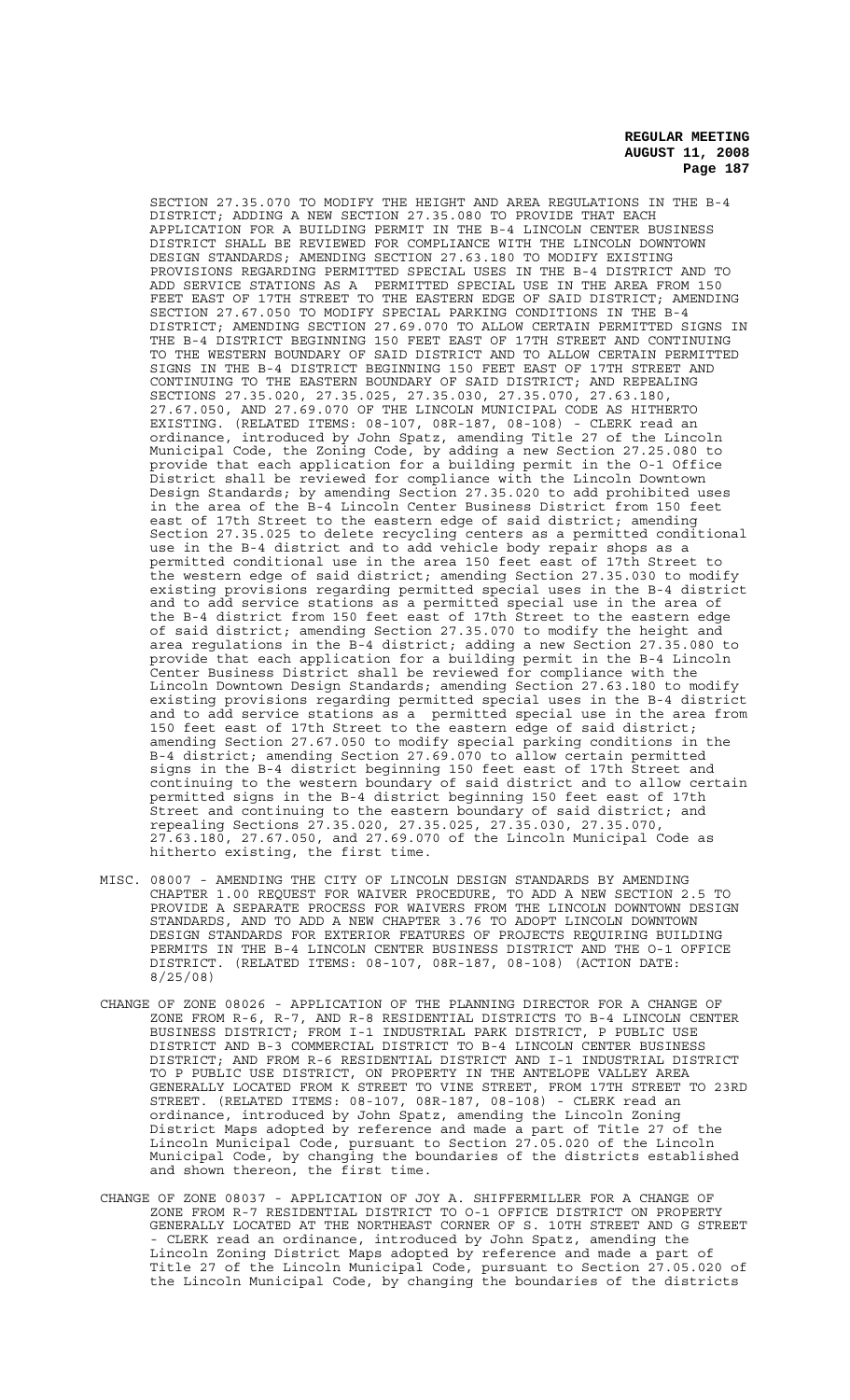established and shown thereon, the first time.

## **ORDINANCES - 3RD READING & RELATED RESOLUTIONS (as required)**

AMENDING SECTION 12.08.270 OF THE LINCOLN MUNICIPAL CODE RELATING TO ALCOHOLIC LIQUOR IN PARKS TO CONDITIONALLY ALLOW ALCOHOL ON THE PREMISES OF HAZEL ABEL PARK, STRANSKY PARK, SUNKEN GARDENS, ANTELOPE PARK ROSE GARDEN, PIONEERS PARK NATURE CENTER; AND REPEALING SECTION 12.08.270 OF THE LINCOLN MUNICIPAL CODE AS HITHERTO EXISTING - PRIOR to reading:<br>MARVIN Moved to amend Bill No. 08-98 in the following manner: Moved to amend Bill No. 08-98 in the following manner: 1. On page 2, between lines 4 and 5, insert a new Section 3 to read as follows: Section 3. Pursuant to City Council Resolution A-75247, the City has established a committee called the Liquor Committee, commonly known as Internal Liquor Committee, to address issues concerning serving and consumption of liquor. On or about January 1st, the Parks and Recreation Department shall provide an annual written report to the Liquor Committee concerning subparagraph (c). The report shall contain at least the following information: a. Name, date, and location of each fundraising event where liquor was served; b. Name of applicant of the special designated license for each fundraising event; c. Information regarding any complaint, disturbances, criminal actions, or liquor license violation relating to the consumption of liquor at any fundraising event. The Liquor Committee may make recommendations to the Parks and Recreation Department to avoid future complaints, disturbances, criminal actions, and liquor license violations. 2. On page 2, line 5, renumber Section 3 as Section 4. Seconded by Emery & carried by the following vote: AYES: Camp, Cook, Emery, Eschliman, Marvin, Spatz, Svoboda; NAYS: None. CLERK Read an ordinance, introduced by Doug Emery, amending Section 12.08.270 of the Lincoln Municipal Code relating to alcoholic liquor in parks to allow alcohol to be served in conjunction with an event sponsored by or to benefit the Parks and Recreation Department on the premises of Hazel Abel Park, Stransky Park, Sunken Gardens, Antelope Park Rose Garden and Pioneers Park Nature Center; and repealing Section 12.08.270 of the Lincoln Municipal Code as hitherto existing, the third time. EMERY Moved to pass the ordinance as amended. Seconded by Svoboda & carried by the following vote: AYES: Camp, Cook, Emery, Eschliman, Marvin, Spatz, Svoboda; NAYS: None.

The ordinance, being numbered **#19120**, is recorded in Ordinance Book #26, Page

APPROVING A LEASE AGREEMENT BETWEEN THE CITY AND THE HICKMAN PRESBYTERIAN CHURCH FOR THE LEASE OF SPACE BY THE LINCOLN AREA AGENCY ON AGING FOR ITS ACTIVAGE CENTER PROGRAM AT 300 E. THIRD STREET, HICKMAN, NEBRASKA FROM SEPTEMBER 1, 2008 TO AUGUST 31, 2009 - CLERK read an ordinance, introduced by Doug Emery, accepting and approving a Lease Agreement between the City of Lincoln and the Hickman Presbyterian Church for the lease of space by the Lincoln Area Agency on Aging for its ActivAge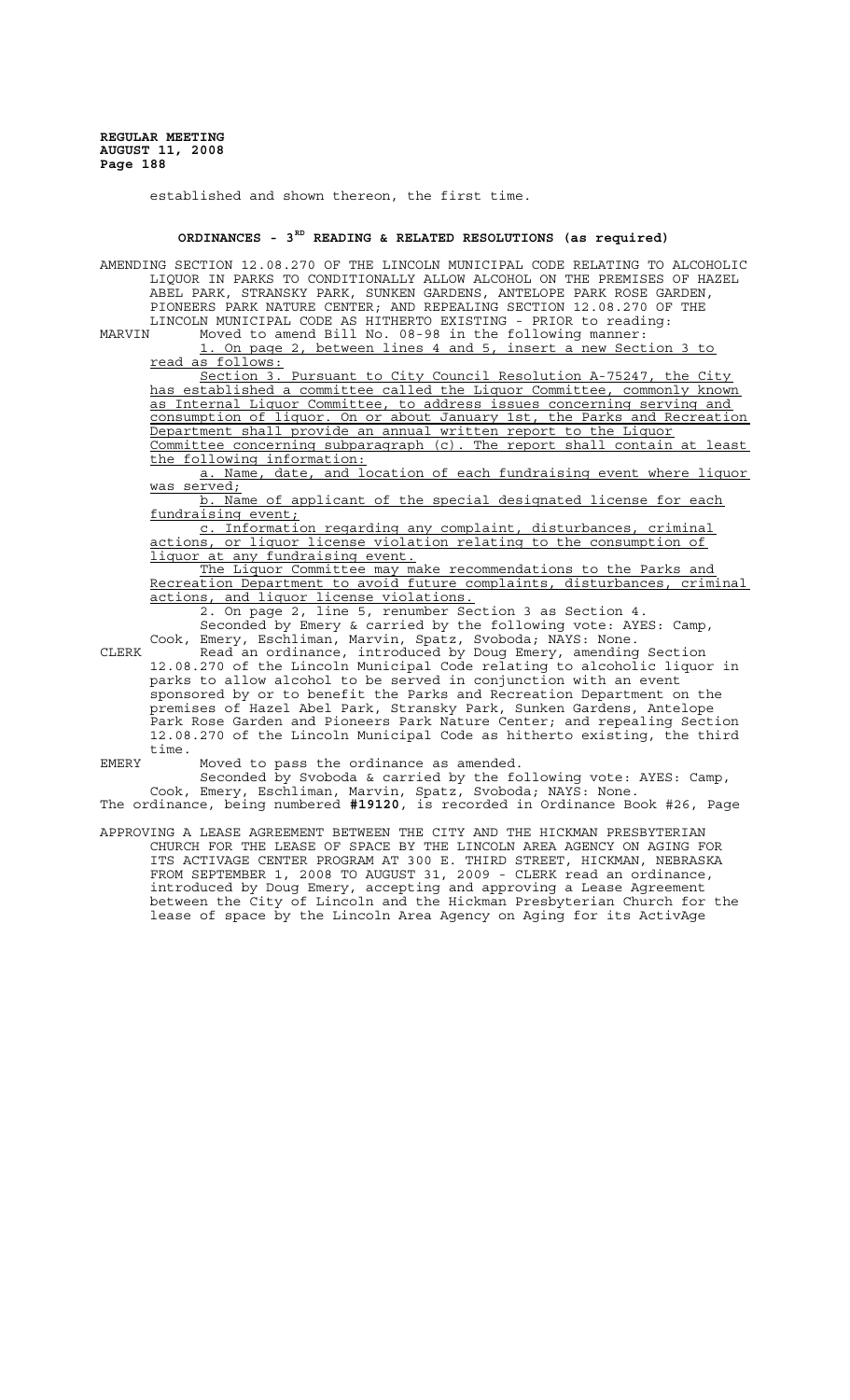Center Program at 300 E. Third Street, Hickman, NE 68372, for a term commencing September 1, 2008 and terminating on August 31, 2009, the third time.

EMERY Moved to pass the ordinance as read.

Seconded by Svoboda & carried by the following vote: AYES: Camp, Cook, Emery, Eschliman, Marvin, Spatz, Svoboda; NAYS: None. The ordinance, being numbered **#19121**, is recorded in Ordinance Book #26, Page

APPROVING A TRANSFER OF APPROPRIATIONS AND CASH (WHERE APPROPRIATE) BETWEEN CERTAIN CAPITAL IMPROVEMENT PROJECTS WITHIN THE STREET CONSTRUCTION/VEHICLE TAX FUND, WATER CONSTRUCTION FUND, AND SANITARY SEWER CONSTRUCTION FUND WITHIN THE PUBLIC WORKS & UTILITIES DEPARTMENT - PRIOR to reading:

CAMP Moved to delay action on Bill No. 08-100 in one week to 8/18/08. Seconded by Svoboda & carried by the following vote: AYES: Camp, Cook, Emery, Eschliman, Marvin, Spatz, Svoboda; NAYS: None.

CLERK Read an ordinance, introduced by Doug Emery, approving the transfer of unspent and unencumbered appropriations and cash (if any) between certain capital improvement projects within the Street Construction/Vehicle Tax Fund, Water Construction Fund, and Sanitary Sewer Construction Fund within the Public Works & Utilities Department, the third time.

AMENDING SECTIONS 2.76.153 COMPENSATION PLAN; MERIT PAY PLAN; SHIFT DIFFERENTIAL; 2.76.370 AUTHORIZED HOLIDAYS; 2.76.380 SICK LEAVE WITH PAY; AND 2.76.395 VACATION LEAVE WITH PAY; OF THE LINCOLN MUNICIPAL CODE TO REFLECT NEGOTIATED CHANGES AND CHANGES APPLICABLE TO EMPLOYEES NOT REPRESENTED BY A BARGAINING UNIT - CLERK read an ordinance, introduced by Doug Emery, amending Chapter 2.76 of the Lincoln Municipal Code relating to the Personnel System to reflect negotiated changes and changes applicable to employees not represented by a bargaining unit by amending Section 2.76.153 relating to shift differential; amending Section 2.76.370 relating to authorized holiday; amending Section 2.76.380 relating to sick leave with pay; amending Section 2.76.395 relating to vacation leave with pay; and repealing Sections 2.76.153, 2.76.370, 2.76.380, and 2.76.395 of the Lincoln Municipal Code as hitherto existing, the third time.

EMERY Moved to pass the ordinance as read.

Seconded by Svoboda & carried by the following vote: AYES: Camp, Cook, Emery, Eschliman, Marvin, Spatz, Svoboda; NAYS: None. The ordinance, being numbered **#19122**, is recorded in Ordinance Book #26, Page

ADOPTING CHAPTER 14.58 OF THE LINCOLN MUNICIPAL CODE REGARDING STREET POLE BANNERS OVER PUBLIC WAYS - PRIOR to reading:

MARVIN Moved to amend Bill No. 08-102 in the following manner: 1. On page 5, lines 10, 17, 18, replace each reference to "City Clerk" with "Banner Coordinator."

Seconded by Camp & carried by the following vote: AYES: Camp, Cook, Emery, Eschliman, Marvin, Spatz, Svoboda; NAYS: None. CLERK Read an ordinance, introduced by Doug Emery, amending Title 14 of

the Lincoln Municipal Code relating to Public Property and Public Ways by adding a new Chapter 14.58 entitled "Street Pole Banners" to establish a permit procedure, fee schedule, and rules and regulations for the placement of street pole banners over public ways, the third time.

EMERY Moved to pass the ordinance as amended.

Seconded by Svoboda & carried by the following vote: AYES: Camp, Cook, Emery, Eschliman, Marvin, Spatz, Svoboda; NAYS: None.

The ordinance, being numbered **#19123**, is recorded in Ordinance Book #26, Page

# **REGISTERED TO SPEAK SESSION - NONE**

**OPEN MICROPHONE SESSION - NONE**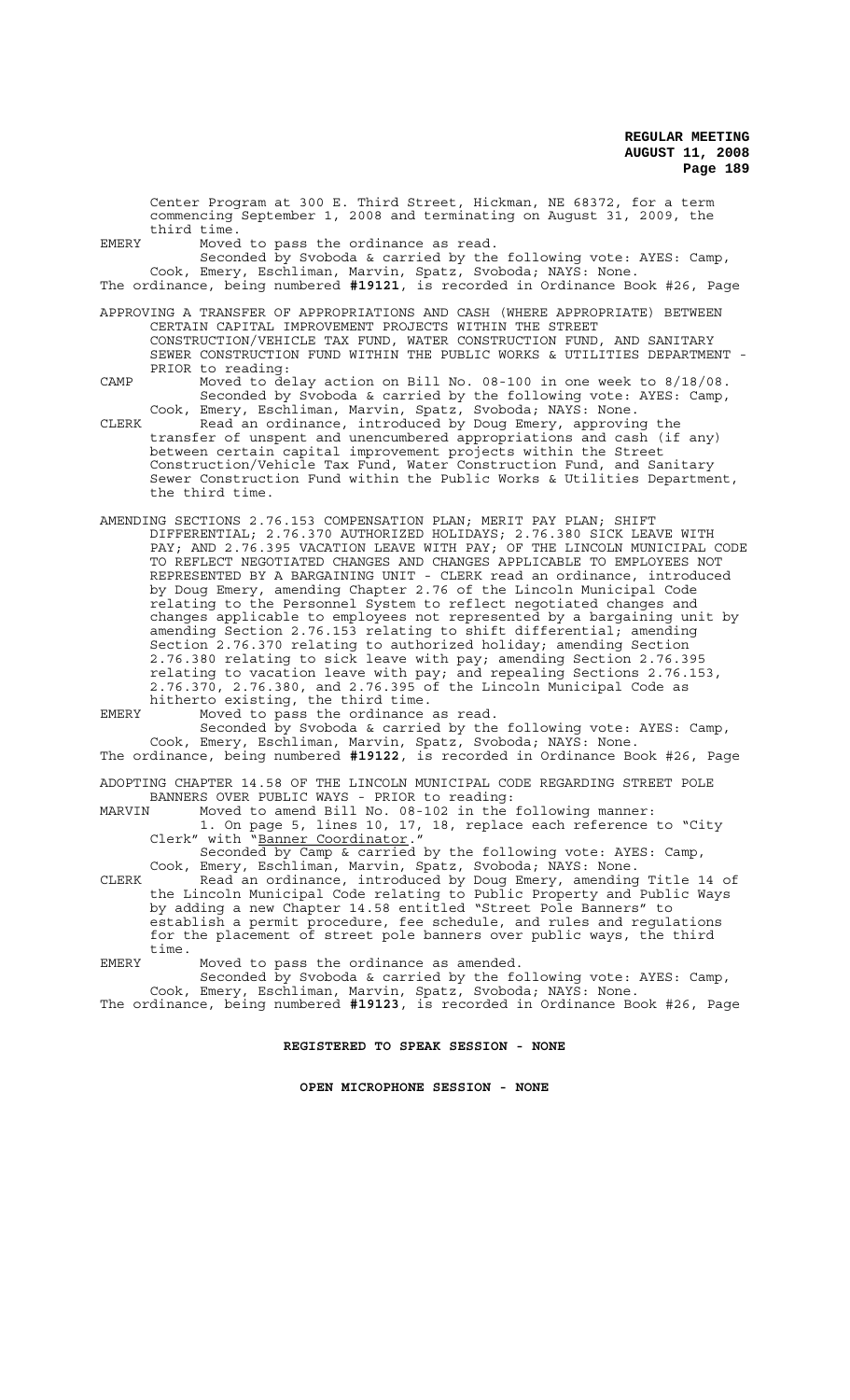### **MISCELLANEOUS BUSINESS**

**PENDING -**

CAMP Moved to extend the Pending List to August 18, 2008. Seconded by Marvin & carried by the following vote: AYES: Camp, Cook, Emery, Eschliman, Marvin, Spatz, Svoboda; NAYS: None.

#### **UPCOMING RESOLUTIONS -**

CAMP Moved to approve the resolutions to have Public Hearing on August 18, 2008.

Seconded by Marvin & carried by the following vote: AYES: Camp, Cook, Emery, Eschliman, Marvin, Spatz, Svoboda; NAYS: None.

# **ADJOURNMENT 1:54 P.M. RECONVENED 2:30 P.M.**

### **ONE AND SIX YEAR STREETS AND HIGHWAYS PROGRAM**

This Public Hearing is held each year to fulfill state statutory requirements for the One and Six Year Streets and Highways Program and also serves as the Public Hearing for the City's Capitol Improvement Program. It should be noted that the C.I.P. is a "funding" document only. The one year program lists projects proposed for final design, right-of-way acquisition, construction or study during Fiscal Year 2009. The Second through Sixth Year (FY 2010-2014) Program lists those projects which are in some phase of development or will enter the street planning process. The program was identified on the public hearing notice, advertised in the Lincoln Journal Star on Sunday, July 20, 2008, plus being placed on the City's website and on Channel 5.

Citizens have 10 days from today to submit any statements or exhibits to the Public Works Department. Therefore, all statements and exhibits received on or before August 21, 2008 will become a part of the public hearing record. These statements should be forwarded to Roger Figard, City Public Works Department, Engineering Services, 531 Westgate Boulevard/Suite 100, Lincoln, Nebraska 68528.

The information received will be evaluated by the Public Works Department, and subsequently by the City Council. Final action will be taken by City Council resolution adopting the First Year of the C.I.P. Budget.

The state statutory requirement ensures that an integrated system of public roads is provided for the general welfare of the state, counties and municipalities. The program is administered by the State Board of Public Roads Classifications and Standards. With the passage of LB 277, MPO (Metropolitan Planning Organizations), such as the City of Lincoln, can now submit their annual report in lieu of a One and Six Year Program. This helps to eliminate redundant work/programs for the MPOs.

Our proposed MPO Annual Report and the Capital Improvement Program for Fiscal Years 2009 thru 2014 reflects an average annual expenditure of nearly 28.6 million dollars. This average annual expenditure is comprised of \$12.6 million dollars of City Revenues, \$7 million in Highway Allocation Bonds, \$4.8 million in Federal Aid and \$4.25 million in other funds (includes State/Federal, Train Mile Tax, and Railroad Transportation Safety District).

 This FY 2009 thru 2014 Streets and Highways Program, which is also the C.I.P. and the T.I.P., was earlier voted on by the Planning Commission on May 16, 2007.

#### **THE 2008/09 MAYOR'S RECOMMENDED ANNUAL OPERATING BUDGET CAPITAL IMPROVEMENT PROGRAM FY 2008/09 - 2013/14**

Julie Lattimer, 5220 S. 30<sup>th</sup> St., Lincoln businesswoman and 4-year member of Safe Kids Lincoln/Lancaster County, came forward in opposition to a citizen group's efforts to shift Health Department functions to a private sector.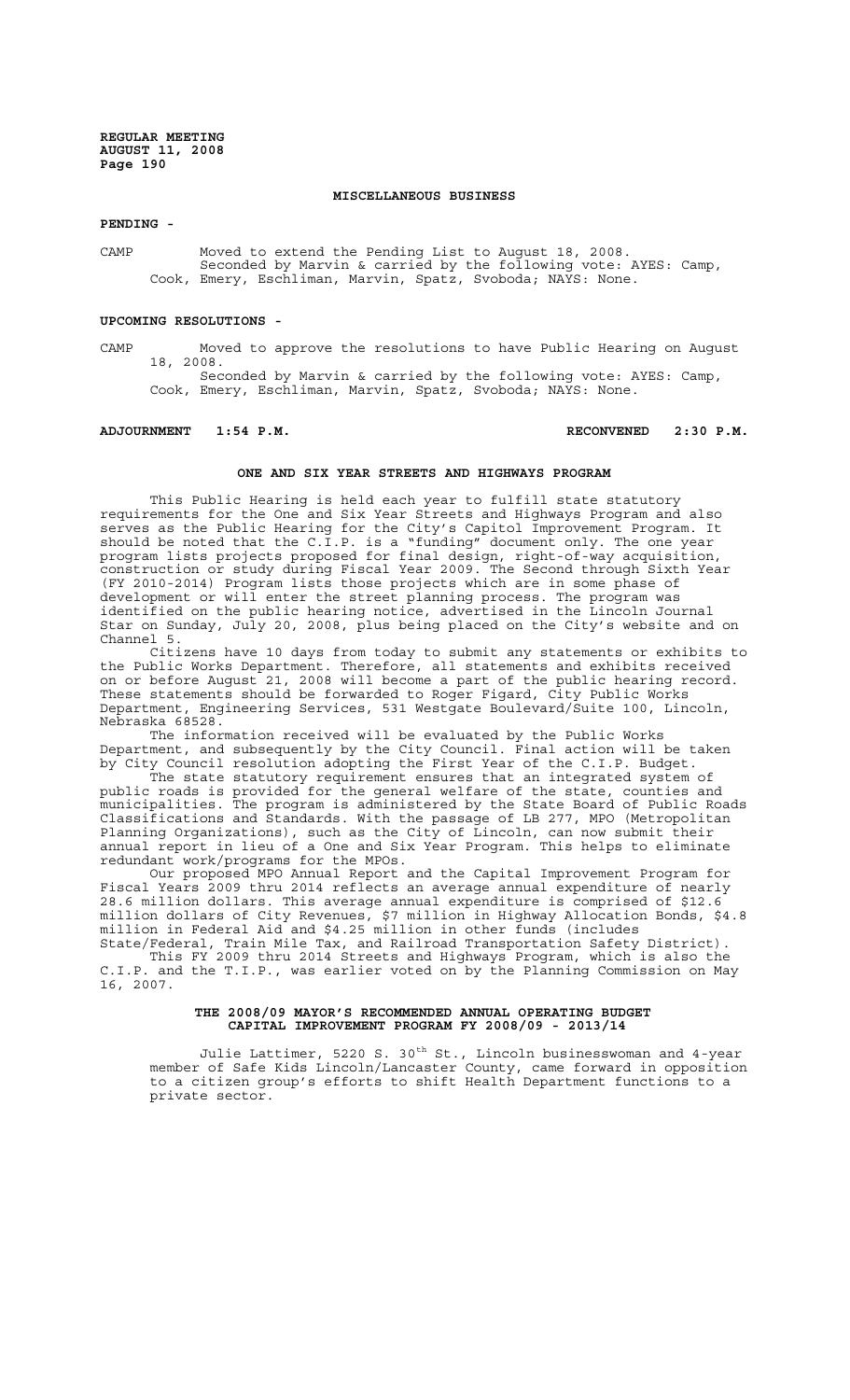Garry DeFreece, 705 S. 18<sup>th</sup> St. Apt.111, came forward to oppose elimination of mid-day bus service.

Lois Newman, 24 $\stackrel{\text{4}}{4}$ 1 N. 44 $\scriptstyle\text{th}$  St., came forward to express her opinion on politicians making a career out of elected public service.

Steve Bray, 6749 S. 41<sup>st</sup> St., Exec. Director of Peoples Health Center came forward in support of the Lincoln/Lancaster County Health Department Dental Program.

Russell Miller, 341 S. 52 $^{\rm nd}$  St., came forward to comment on the CIP recommending that Fletcher Avenue from  $57^{\text{th}}$  to  $70^{\text{th}}$  be widened from 26 to 38 feet.

Gloria Pedersen, 4241 S. 61<sup>st</sup> St. Apt. 607, came forward in

support of the Easterday Recreational Program at its current location. Dr. Karla Lester, Community Pediatrician, 1000 Aldrich Rd., came forward in support of the Health Promotion & Outreach Division to ensure the continuance of the Health Department's role in preventative health issues in our community.

Jo Gutgsell, 2105 B St., representing her brother, Waymond Douglas Rohrer, came forward in support of the Easterday Recreational Program at its current location.

Jane A. Stastney, 4265 Normal Blvd. #13, came forward in support of the Easterday Recreational Program at its current location.

Arlene Stastney, 2110 Q Rd., Bee, came forward in support of the Easterday Recreational Program at its current location. Dennis Statsney, 2110 Q Rd., Bee, came forward in support of the

Easterday Recreational Program at its current location. Joyce Vrbka, 4915 Tipperary Tr., came forward in support of the

Easterday Recreational Program at its current location. David Holmquist, Director of Government Relations for Nebraska for the American Cancer Society, 5733 S. 34<sup>th</sup> St., came forward to state for the record the importance of prevention to this community, to this state and to the nation and to testify in support of preserving City/County funds going to Lincoln/Lancaster County Health Department for leadership in tobacco prevention programing.

Rita Lawrence,  $1524$  N.  $23^{\rm rd}$  St., came forward in opposition to bus service changes as it affects mid-day service and low-income rider fares.

Nancy Carpenter, ARC member, 2200 W. Q St. Apt. 7, came forward to express opposition to budget cuts to StarTran.

Vicki Gilbert, 1524 N. 23rd St., came forward in opposition to fare increases to StarTran.

Sonya Wing, 1340 Lincoln Mall, came forward to express opposition to bus service changes and increased fares.

Patrick Helwig, 335 N.  $8^{\text{th}}$  St., came forward in support of the continuance of mid-day bus service.

Tim French, 6920 Vine St., came forward to express opposition to budget cuts to StarTran and in support of the Easterday Recreational Program at its current location.

Jill Flagel, StarTran Advisor Board Member, 2241 Atwood Lane, came forward to express opposition to budget cuts to StarTran.

Kyle Fischer, Lincoln Chamber of Commerce, 1135 M St., came forward to compliment the City Council on its fiscal responsibility with only a 2.9% growth in spending and suggested ways to grow its tax base.

Teresa Thompson, 5136 Benton St., came forward in support of the Easterday Recreational Program at its current location. Karen Sookram, PhD., 5707 S. 25th St., came forward in support of

the Easterday Recreational Program at its current location.

Anthony Messineo, Jr., Vice President of Lincoln/Lancaster County Board of Health came forward in support of keeping the Health Promotion & Outreach Program within the Health Department.

Mary Boschult, President of the League of Women Voters of Lincoln/Lancaster County, 950 S. 49th St., came forward in support of the continuance of mid-day bus service.

Jacqueline Barnhardt, 309 S. 13 $^{\rm th}$  St., came forward in support of the Easterday Recreational Program at its current location.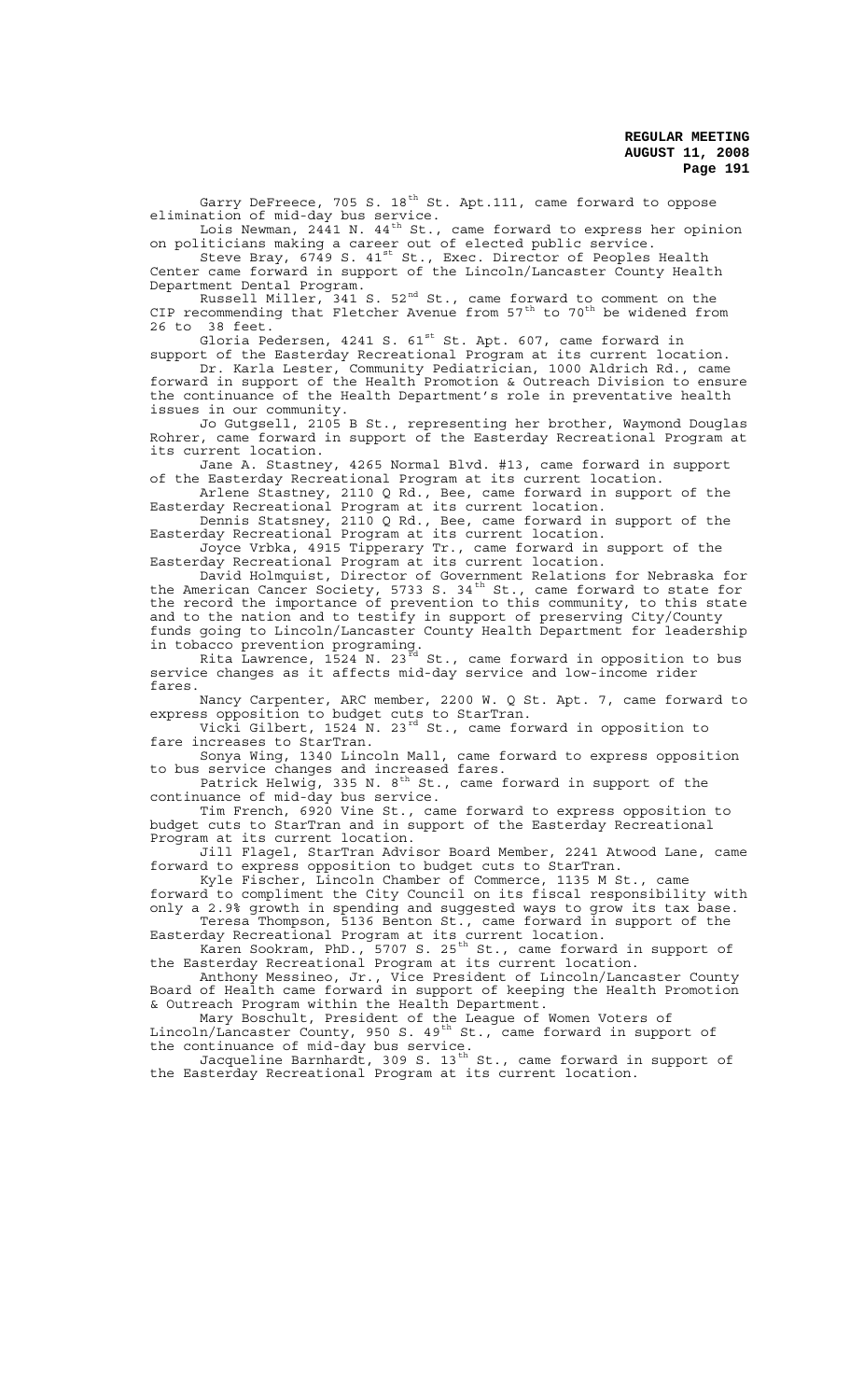Cathy Beecham, 2540 C St., came forward to comment on the importance of retaining the Stronger Safer Neighborhoods Initiative Program.

Kathy Johnston, Treasurer of the League of Human Dignity, 601 S. 18th St. #303, came forward in support of the continuance of mid-day bus service.

Kim Bentley, 1822 H St. #4, Health care provider for the League of Human Dignity, came forward in support of the continuance of mid-day bus service.

Susan Hale, Advocacy Educator with the Center for the People in Need, 3424 S. 30<sup>th</sup> St., came forward on behalf of Beatty Brasch in opposition to bus service changes as it affects mid-day service and lowincome rider fares.

Jeff Altman, 2319 Winding Way, representing the National Federation of the Blind - Nebraska Chapter, came forward in opposition to bus service changes as it affects mid-day service and low-income rider fares.

Coby Mach, LIBA, 620 N. 48<sup>th</sup> St., came forward to suggest ways to spend funds in the Special Assessment Revolving Fund, to express opposition to the 2nd/3rd floor renovation of City Hall and to offer efficiencies to the Health Department, Lincoln Fire & Rescue, Police and StarTran.

André Mick, LIBA, 620 N.  $48<sup>th</sup>$  St., was on hand for questioning.

### **TOOK BREAK 4:31 P.M. RECONVENED 4:40 P.M.**

Gregory Stewart, 3259 Holdrege St. #4, came forward in support of the continuance of mid-day bus service. He suggested bus passes be purchased at a one-stop business location such as a bank.

Pat Schreurs, 1235 S. 13<sup>th</sup> St., came forward in support of the continuance of mid-day bus service.

Bradley Loos, 2742 Scott Ave., came forward to support public transportation and state for the record that he is opposed to any cuts in StarTran and suggested more bus service, not less.

Barb Loos, 2742 Scott Ave., came forward in support of public transportation and retention of mid-day bus service.

Becky Journey, 1721 SW  $8^\text{th}$  St., came forward to express appreciation for public transportation and retention of mid-day service. Steven Craft, PO Box 80303, came forward in support of public

transportation and suggested a division line for reduced fares. Ren Karlos, 6721 L St., came forward in support of mid-day bus service.

Marion Malone, 5503 S. 31<sup>st</sup> St. #10, Citizens Transportation Coalition President, came forward in support of the continuance of midday bus service.

Linda Schreier, 6721 L St. #606, came forward in support of the continuance of mid-day bus service.

Jean Ford, 4241 N. 61 $^{\rm st}$  St., came forward to question Council on budget cuts as it relates to bus routes or moving the Easterday Rec Center Program. Council responded by clarifying that in effort to economize on fuel costs as well as in response to a UNL scientific community survey, the Mayor's budget proposed to eliminate mid-day bus service. In answer to Easterday, Parks Department was told to come in at 96%; so it proposed to eliminate the program.

Mike Floyd, no address given, came forward to express gratitude Mike Floyd, no address given, came forward to express gratitude<br>for raising the eligibility level to 200% for bus passes but

disappointment over the proposal of cutting mid-day service routes. Brian Young, 5137 Walker Ave., came forward in support of public transportation.

Karen Becker, 1800 Knox St. #3, came forward in support of public transportation and suggested tree limbs be trimmed so as not to obscure riders at bus stops.

Tag Jackson, 1340 Lincoln Mall, came forward in support of public transportation.

Bill Crawford, 105 N. 8<sup>th</sup> St., came forward in support of public transportation and suggested the use of smaller buses.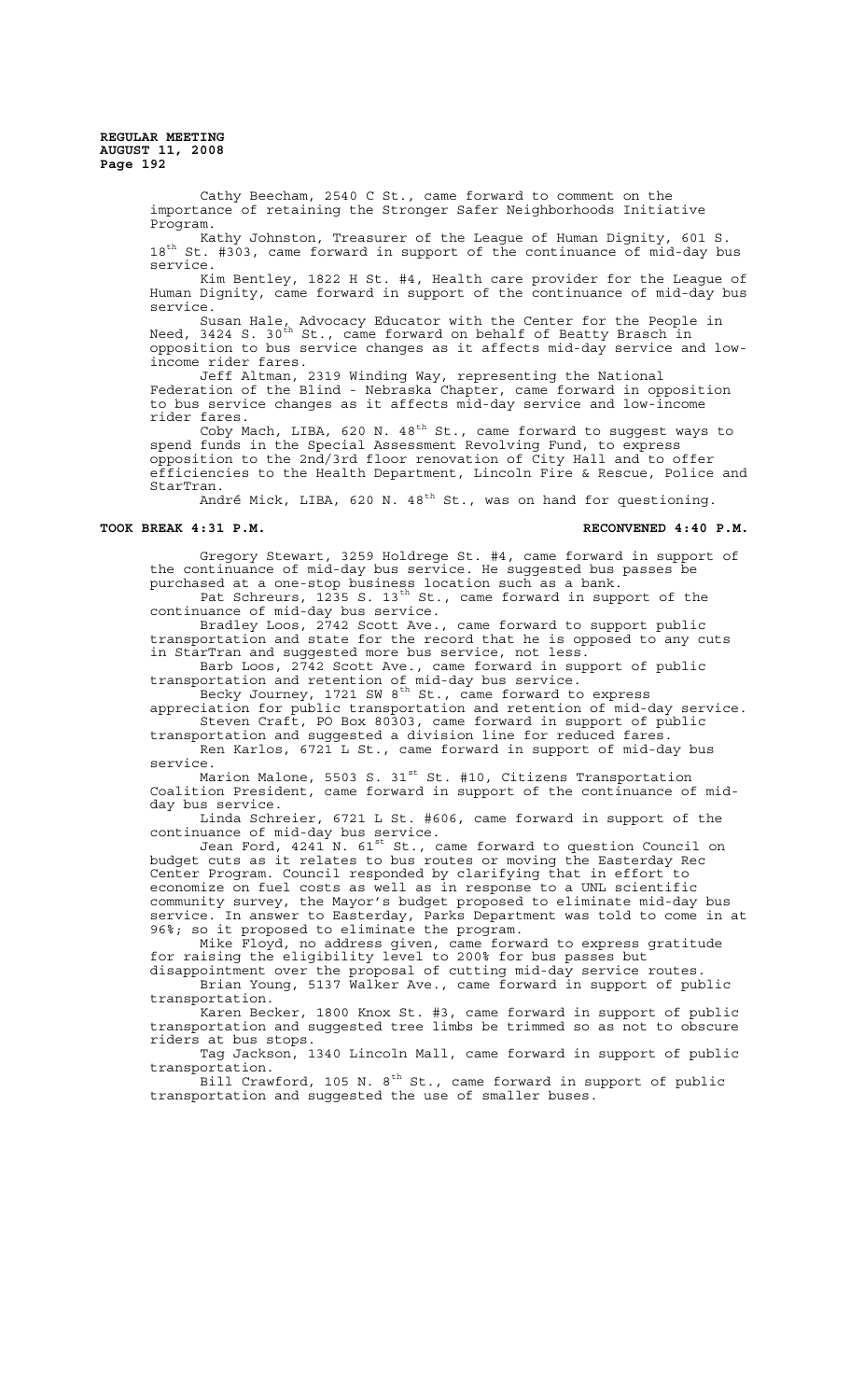Marilyn Kruger, 2324 A St., representing ATU #1293, came forward in appreciation for reaching a StarTran compromise. She stated the Federal Government has two bills before Congress to help subsidize fuel costs for municipalities; one currently being HR 6052 Energy Savings Public Transportation Act of 2008 and a new one, HR 6495, introduced July 15. She stated ridership has risen to 28.8% in the last five years.

Hannah Dovel, 245 S. 2 $\tilde{6}^{\text{th}}$  St. #2, came forward in support of the Parks & Recreation Department after-school programs.

Rosina Paolini, 1850 Dakota St., came forward in support of the Parks & Recreation Department after-school programs.

#### TOOK BREAK 6:00 P.M. **RECONVENED 6:32 P.M.** RECONVENED 6:32 P.M.

Jim Johnson, 1201 Berkshire Ct. #36, came forward in support of public transportation.

Lisa Schaumberg, 711 N. 30<sup>th</sup> St. #1, came forward in support of public transportation.

Mike Wiese, ATU #1293 President - Local Bus Driver & Mechanics Union, 1893 County Road A, came forward to answer Council questions and stated that 1,942,000 people rode the bus last year. He said since June 5 ridership has been up 7%.

Jane Kinsey, 6703 Hawkins Bend, came forward in support of youth & aging programs, to comment on excessive residential and retail development and to request City leaders to listen to the interests of the public.

Diane Vesely-Robb, 210 O St., representing Lincoln Action Program, came forward in appreciation of City services and to propose an increase to the income guidelines for Ride for Five.

Dawn Seckel, 1700 J St., came forward in support of the Easterday Recreational Program at its current location.

Judy Siedhoff, 15651 Bobwhite Trail, Crete, came forward in support of the Easterday Recreational Program at its current location.

Ken Vice, 6921 S.  $51^{\rm st}$  St., came forward to express concern for under funding of the CIP for Parks & Recreation for major repair & replacement projects.

Christie Schwartzkopf-Schroff, 924 Twin Ridge Rd., came forward in opposition to the budget cuts to Parks & Recreation as she feels park maintenance is important to our community as upkeep engenders respect.

Karen Hand, 6401 Concord Cir., came forward representing the Parks & Rec Advisory Board, Park Foundation Board and Citizens for Quality Parks & Trails sharing projections of reduction of services. Ms. Hand responded to Council questions stating that Lincoln clearly is unselfish and good about sharing resources & facilities; therefore, the possibility of looking into the use of county inmates to assist in City work would likely be considered.

Gary Bentrup, 3936 Dudley St., came forward in opposition to the budget cuts to Parks & Recreation stating that investment in parks and trails brings about healthful and positive economic benefits.

Beth Thacker, 5300 Lowell Ave., came forward stating she feels the great network of trails & parks must be maintained for a quality community.

Fred Hoppe, 1600 Stonyhill Rd., came forward in opposition to the budget cuts to Parks & Recreation stating properly maintained greenspace attracts new businesses and jobs.<br>Barb Kucera, 720 N. 73<sup>rd</sup> St., Meadow Lane area resident, came

Barb Kucera, 720 N. 73 $^{\vec{\text{rd}}}$  St., Meadow Lane area resident, came forward in opposition to the budget cuts to Parks & Recreation and offered the following ideas to increase revenue: implement a 4-day/10 hour work week to City offices, consider a City lottery, propose a special sporting tax for non-high school/middle school sporting events, add a processing fee for City traffic tickets, increase parking meter fees, and finally implement a vacancy tax for businesses that sit vacant.

Julie Shaw, 3757 A St., came forward in support of public transportation but opposed to an increase in low-income rider fares. She stated that as a Service Coordinator for the League of Human Dignity, she is in support of retaining the Easterday Recreational Program at its